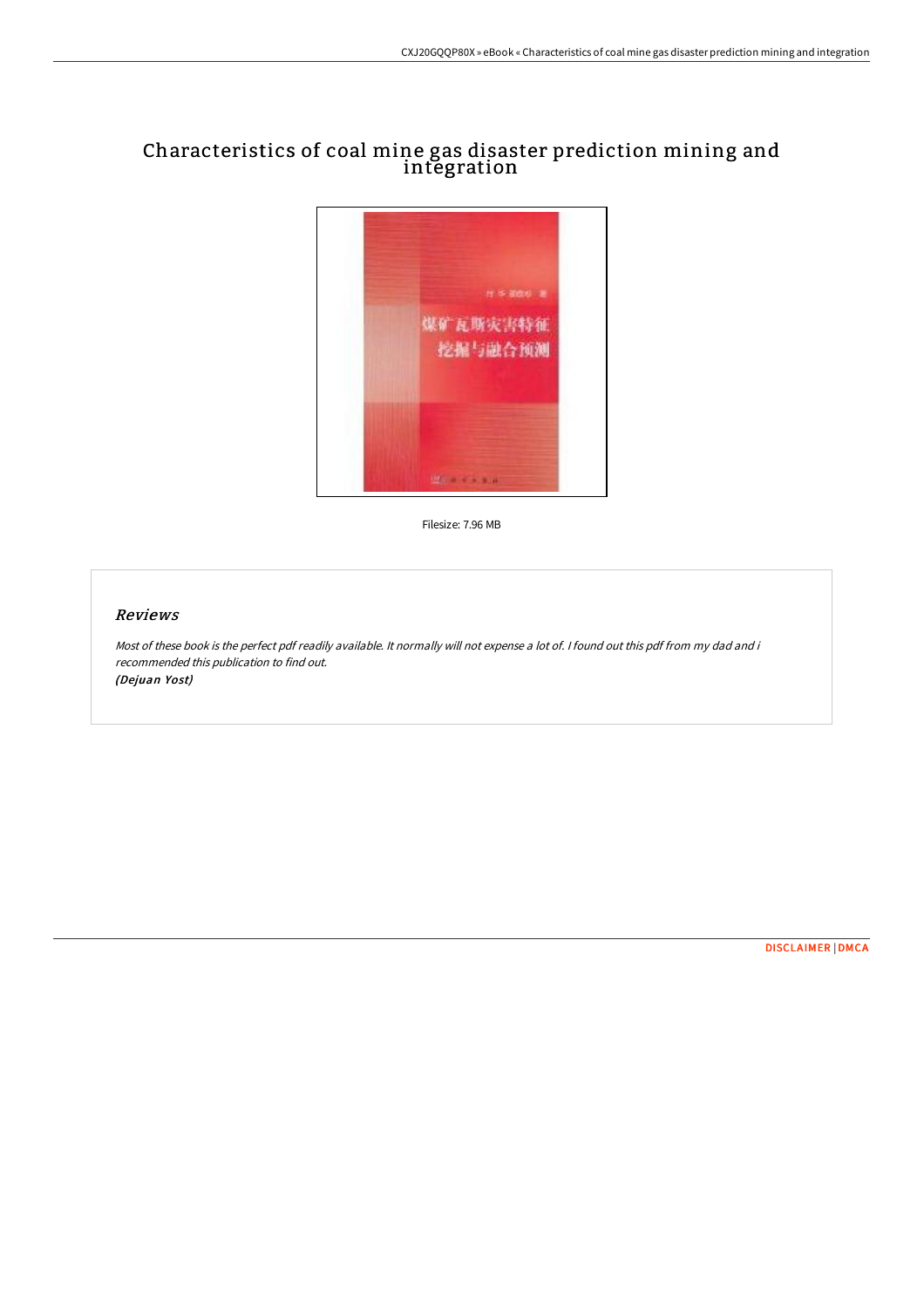### CHARACTERISTICS OF COAL MINE GAS DISASTER PREDICTION MINING AND INTEGRATION



paperback. Book Condition: New. Ship out in 2 business day, And Fast shipping, Free Tracking number will be provided after the shipment.Pages Number: 227 Publisher: Science Pub. Date :2011-02-01 version 1. Fu Hua. Shao Liang-shan's coal mine gas disaster characteristics of mining and integration project. focuses on the coal mine disaster types and hazards. mine gas disaster information access method. the characteristics of the gas disaster information analysis and feature extraction techniques. decision-level multi-sensor gas disaster information fusion. data mining forecast gas theory and method. gas hazard identification and characteristics of data mining. gas disaster prediction models and so on. In addition. the book combines practical to introduce the coal mine gas disaster prediction and integration of information technology in mining coal mine safety production applications.measurement and control technology professional teaching reference books. or as a related graduate textbooks. Contents: Preface Chapter 1 Introduction 1.1 Overview 1.2 Types of coal mine disasters and hazards 1.2.1 Explosion of gas coal and gas outburst 1.2.2 1.2.3 1.3 gas burning gas disaster information 1.3.1 Hardware-based platform for underground gas concentrations and associated data acquisition and monitoring of disaster information 1.3.2 outburst gas disaster information access technology 1.4 Feature Extraction and Information Fusion 1.4.1 Gasgas disaster prediction Research Chapter 2 analyzes the characteristics of the gas disaster information 2.1 gas disaster information analysis of time-domain characteristics 2.1.1 Gas Disaster visual characteristics of time-domain signal analysis indicators signals 2.1.2 Gas Disaster characteristic parameters of time domain analysis of 2.2 indirect gas disaster information 2.2.1 The frequency domain analysis of signal power spectrum analysis of the spectral characteristics of the gas 2.2.2 Analysis 2.3 gas disaster information analysis of time-frequency characteristics 2.1 gas disaster monitoring information 2.5.2 multivariate data that gas disaster monitoring information 2.5.3 Blind Source Separation characteristics of the gas disaster information model 2.5.4...

Read [Characteristics](http://techno-pub.tech/characteristics-of-coal-mine-gas-disaster-predic.html) of coal mine gas disaster prediction mining and integration Online  $\blacksquare$ Download PDF [Characteristics](http://techno-pub.tech/characteristics-of-coal-mine-gas-disaster-predic.html) of coal mine gas disaster prediction mining and integration